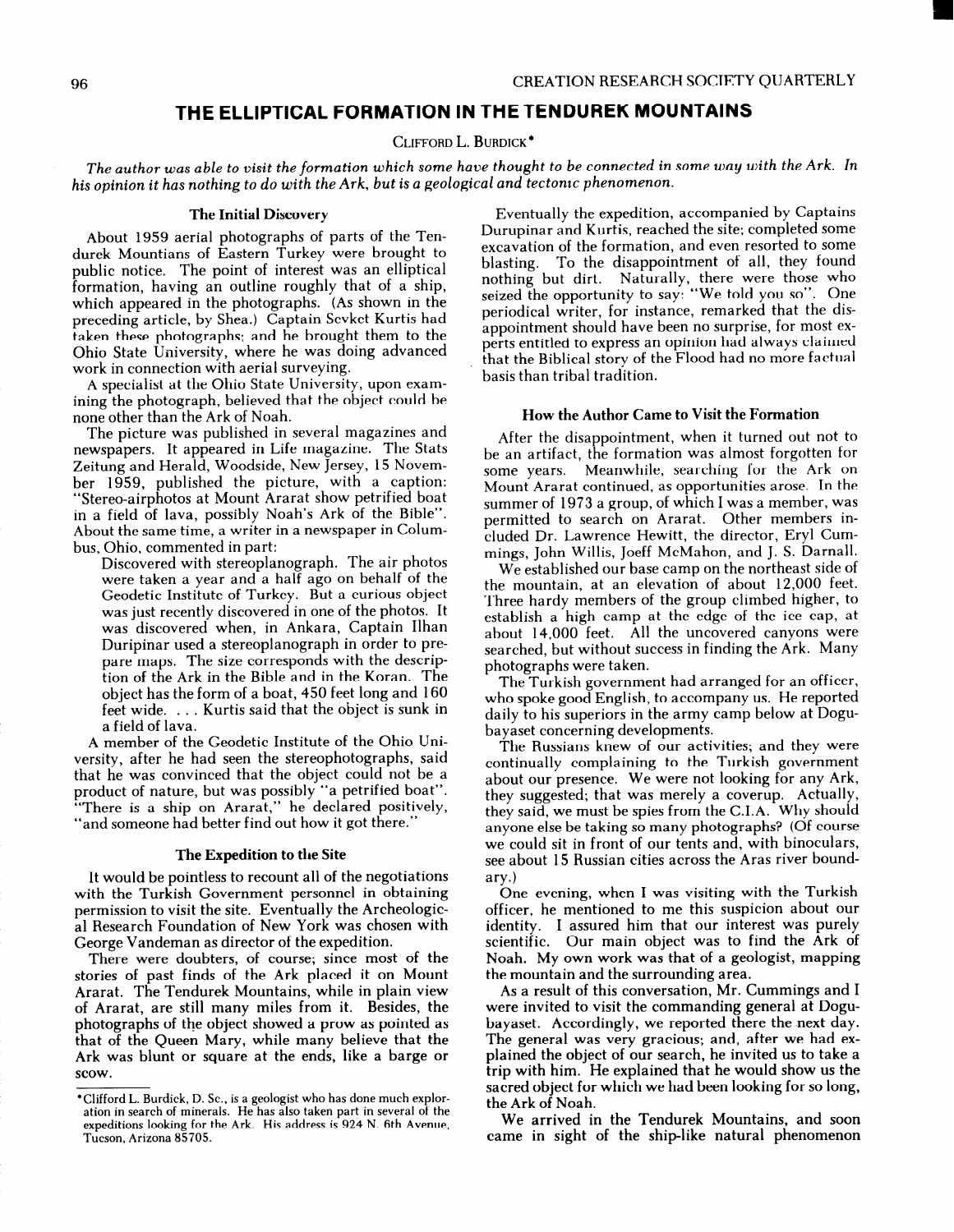#### VOLUME 13, SEPTEMBER, 1976 97

which had disappointed so many some 13 years previously. Since we were there, and had not seen the formation before, we determined to settle, at least to our own satisfaction, whether this might perchance be the storied Ark after all—or at least have some connection with it.

#### **The Actual Formation**

The elevation of the formation in the Tendurek Mountains is about 6,000 feet. That seemed to us too low to agree with the reports of eye-witnesses, according to whom the Ark is at an elevation of about 14,000 feet. In contrast with Mount Ararat, from which rocks are continually breaking and rolling to lower ground, the Tendurek Mountains appear older, having a more mature topography. The relatively gentle nature of the slopes can be seen in Figure 1.

And, as can be seen in Figure 1, the phenomenon in question lies along a broad, well peneplaned contour. What had looked like a flow of lava in the aerial pictures turned out to be a deep deposit of clay, intermixed with small breccia, along the bed of a stream.

From a tectonic standpoint, apparently what had happened was that a small fault or fracture of about 450 feet (approximately the length of the Ark) occurred along the bed of the stream. Actually, by pacing, I estimated 500 feet. The "prow" of the formation was uphill from the stern.

Apparently a granitic or rhyolitic type of intrusive lava had pushed up through the clay along the center of the formation, making an elevated ridge along the center, as can be seen in Figure 2. The ridge does look something like the keel of a ship-but upside down. This outcrop of rock should have been an obvious clue to the nature of the phenomenon.

Apparently the extrusion widens a few feet below the surface, along the center part of the formation, thus giving the whole thing the outline of a "ship". Possibly as the molten or plastic rock mass rose through the clay bed of the wash, it raised the hardened clay with it. The hardened clay did actually simulate the sides of a ship, and from a distance one could easily accept such an interpretation.

The height of the clay extrusion varied from a few feet to perhaps 30 feet. As can be seen in Figure 3, the clay extrusion broke away from the rest of the bed of the wash, leaving a crevasse about two feet wide. This crevasse appears to be quite deep—one would not wish to fall into it.

The eruption which caused this formation must have taken place comparatively recently. Otherwise the crevasse would have been filled with sediment brought down by the stream. In fact, from the freshness of the ciay crevasse, and the fact that the fracture has not been filled by erosion and sedimentation, I should judge that the eruption occurred only some 25 or 30 years ago. However, precipitation may be limited in that region, and hence erosion and sedimentation slow. In that case the formation might be rather older.

Although in an aerial view the formation may look quite ship-like, it does not take a geologist on the site long to dismiss the notion that the strange phenomenon is an actual ship. Some have suggested that a ship was



**Figure 1. This is a general view of the formation in the Tendurek Mountains. The picture shows also the general nature of the surrounding country.**



**Figure 2. This is a closer view of the formation. Note the rocky ridge running along the center.**



**Figure 3. This shows the crevasse formed where the formation broke away from the surrounding clay. It is to the right (his right) of the boy, who is the son of the Turkish general who took us to see the formation.**